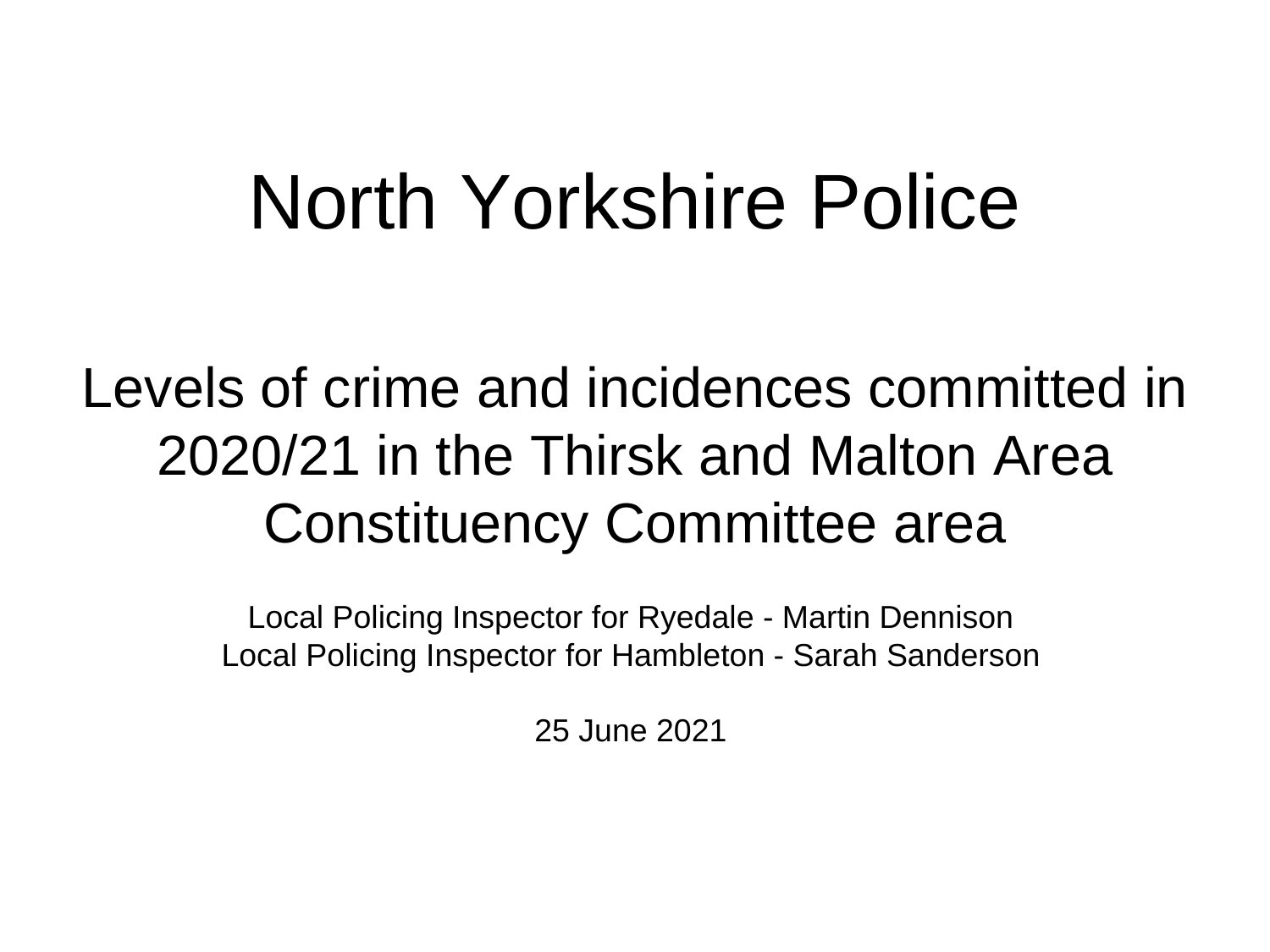## **Force Levels (Incidents and Crimes Committed April 2020 – March 2021)**

#### **Count of all Incidents and type Incident Volumes by Date**



#### **Average Officers and Time Spent**





#### **Highest Wards by volume of Crime**

| ward                        | crimes |
|-----------------------------|--------|
| Castle                      | 1602   |
| Guildhall Inner (NYP)       | 1141   |
| Westfield                   | 1092   |
| Heworth                     | 927    |
| Clifton                     | 876    |
| Selby South                 | 774    |
| Micklegate Outer (NYP)      | 718    |
| Low Harrogate               | 716    |
| Eastfield                   | 678    |
| Huntington and New Earswick | 670    |
| Central                     | 661    |



#### **Incident Volumes by Resource Trend**



#### **Volume by Crime type**

| Crime                       | 2020-04 | 2020-05 | 2020-06 |      | 2020-07 2020-08 | 2020-09 |      | $2020 - 10$ 2020-11 | 2020-12 2021-01 |                 | 2021-02 2021-03 |      | <b>Total</b> |
|-----------------------------|---------|---------|---------|------|-----------------|---------|------|---------------------|-----------------|-----------------|-----------------|------|--------------|
| Violence Against The Person | 969     | 1021    | 1255    | 1496 | 1464            | 1244    | 1264 | 1008                | 1198            | 1005            | 836             | 1019 | 13779        |
| Theft                       | 395     | 461     | 528     | 577  | 631             | 667     | 573  | 497                 | 549             | 385             | 385             | 489  | 6137         |
| Fraud                       | 328     | 278     | 383     | 469  | 386             | 442     | 452  | 447                 | 392             | 434             | 519             | 612  | 5142         |
| Arson & Criminal Damage     | 287     | 363     | 352     | 445  | 551             | 507     | 461  | 417                 | 449             | 325             | 261             | 395  | 4813         |
| Public Order Offences       | 215     | 268     | 307     | 339  | 355             | 343     | 281  | 220                 | 252             | 212             | 196             | 242  | 3230         |
| Burglary                    | 157     | 154     | 191     | 206  | 198             | 231     | 203  | 222                 | 207             | 125             | 112             | 124  | 2130         |
| Drug Offences               | 155     | 215     | 153     | 139  | 129             | 147     | 168  | 137                 | 129             | 137             | 127             | 150  | 1786         |
| Vehicle Offences            | 131     | 113     | 119     | 145  | 139             | 152     | 155  | 138                 | 105             | 103             | 84              | 109  | 1493         |
| Sexual Offences             | 62      | 76      | 69      | 85   | 88              | 59      | 74   | 72                  | 71              | 52              | 50              | 60   | 818          |
| Misc Crimes Against Society | 78      | 69      | 67      | 66   | 42              | 59      | 54   | 58                  | 50              | 31              | 46              | 58   | 678          |
| Possession Of Weapons       | 33      | 47      | 34      | 32   | 26              | 40      | 38   | 30                  | 18              | 19              | 11              | 31   | 359          |
| Robbery                     | 13      | 15      | 15      | 17   | 22              | 25      | 22   | 15                  | 9               | 13 <sup>°</sup> | 10              | 15.  | 191          |
| <b>Total</b>                | 2823    | 3080    | 3473    | 4016 | 4031            | 3916    | 3745 | 3261                | 3429            | 2841            | 2637            | 3304 | 40556        |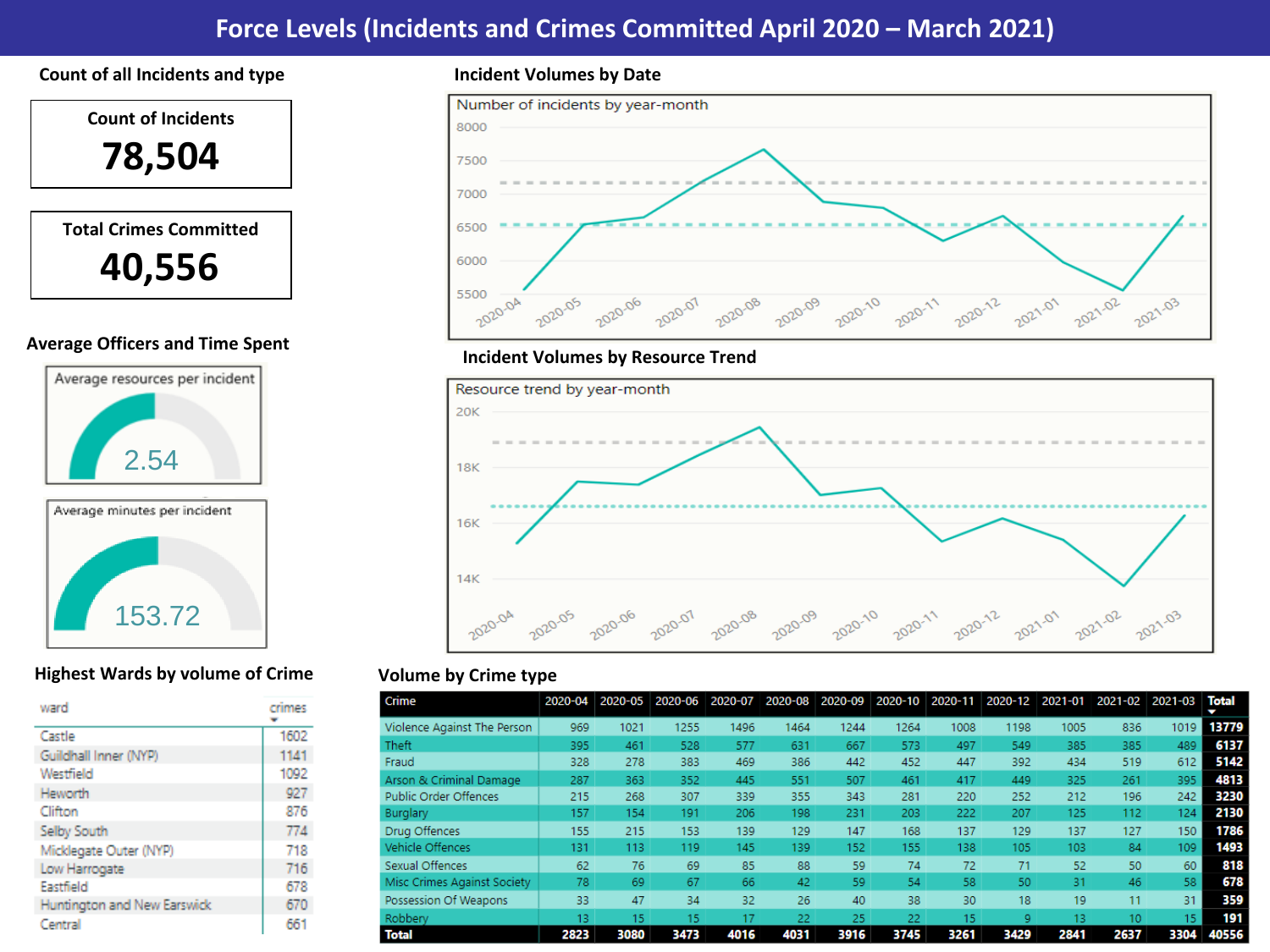# **CRIME – Forcewide Financial Year to Date Comparison (Crimes by Committed Date)**

|                                    | 2018/2019 | 2019/2020 | 2020/2021 | % Diff (19/20<br>compared 20/21) |
|------------------------------------|-----------|-----------|-----------|----------------------------------|
| Arson & Criminal Damage            | 6175      | 5638      | 4831      | $-14.31%$                        |
| <b>Burglary</b>                    | 3975      | 3598      | 2133      | $-40.72%$                        |
| Drug Offences                      | 1601      | 1667      | 1798      | 7.86%                            |
| <b>Misc Crimes Against Society</b> | 826       | 977       | 691       | $-29.27%$                        |
| Possession Of Weapons              | 298       | 336       | 364       | 8.33%                            |
| <b>Public Order Offences</b>       | 2423      | 3029      | 3265      | 7.79%                            |
| Robbery                            | 237       | 223       | 191       | $-14.35%$                        |
| Sexual Offences                    | 1420      | 1425      | 822       | $-42.32%$                        |
| Theft: All Other Theft             | 4797      | 4288      | 2725      | $-36.45%$                        |
| Theft: Bicycle Theft               | 1226      | 1106      | 798       | $-27.85%$                        |
| Theft: Shoplifting                 | 4563      | 4381      | 2513      | $-42.64%$                        |
| Theft: Theft From Person           | 481       | 445       | 121       | $-72.81%$                        |
| Vehicle Offences                   | 2354      | 2375      | 1502      | $-36.76%$                        |
| Violence Against The Person        | 14768     | 16823     | 13874     | $-17.53%$                        |
| <b>Grand Total</b>                 | 45144     | 46311     | 35628     | $-23.07%$                        |

### **% Split of Crime Types**



### **% Split of all crimes by Command**

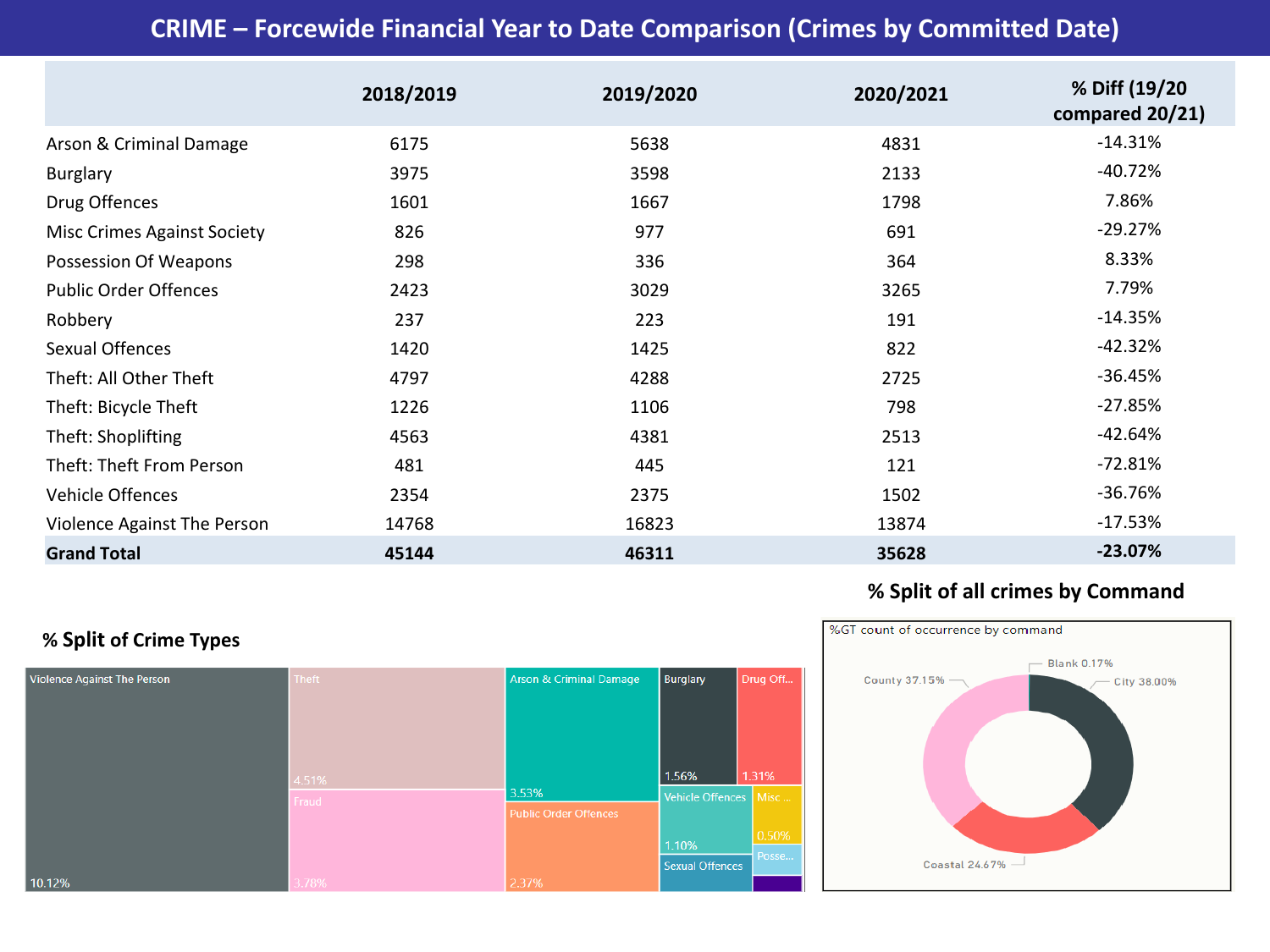### **CRIME FOCUS – Financial Year To Date (Apr 20 – Mar 21)**

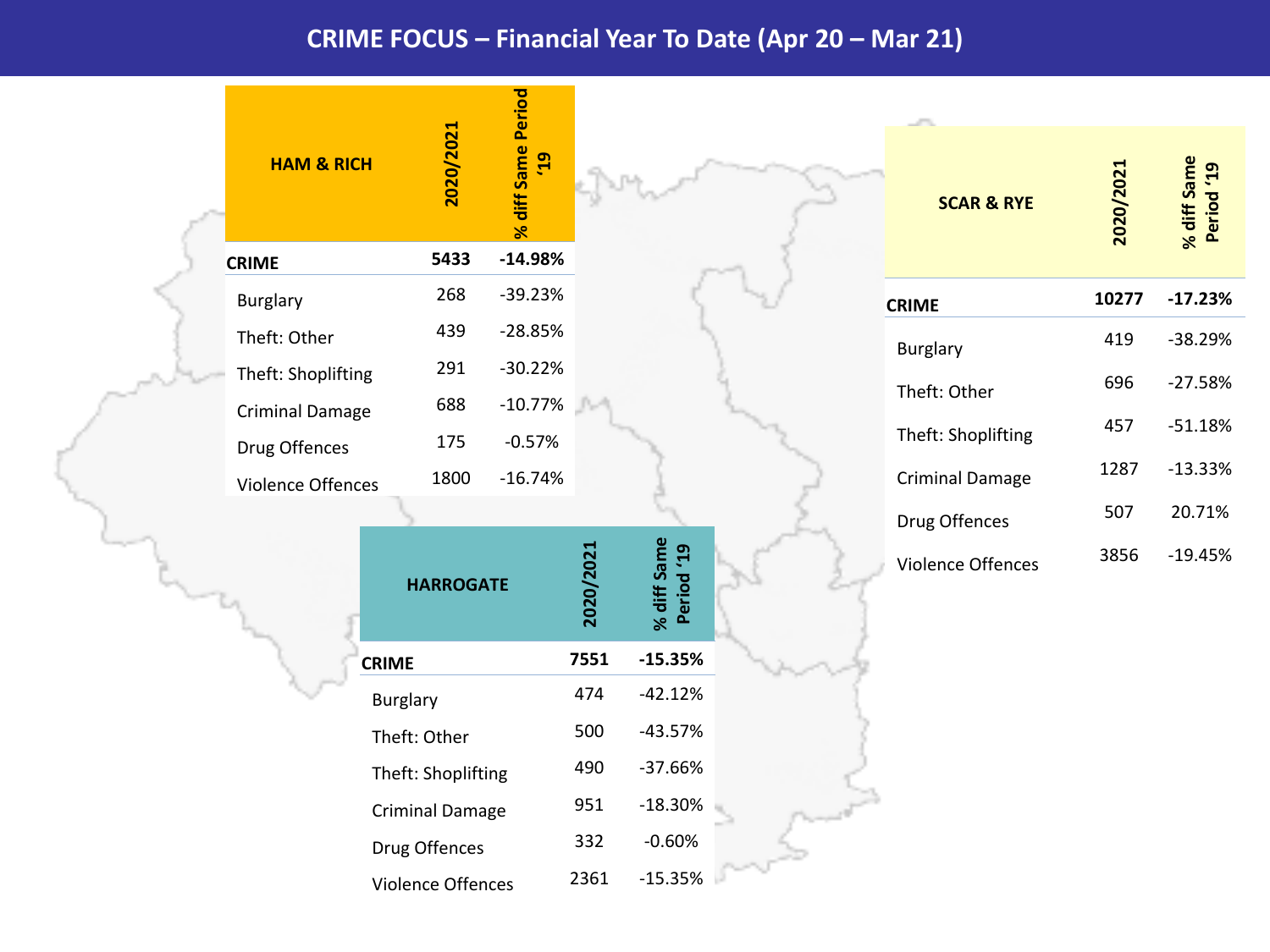# **ANTI SOCIAL BEHAVIOUR, PUBLIC SAFETY & WELFARE AND ROAD TRAFFIC COLLISIONS (ANY INJURY SEVERITY)**

| <b>HAM &amp; RICH</b>            |                       | 2020-2021        | Period '19/20<br>% diff Same |           |                                 |  |                       |           | <b>Period</b> '19/20<br>% diff Same |
|----------------------------------|-----------------------|------------------|------------------------------|-----------|---------------------------------|--|-----------------------|-----------|-------------------------------------|
| ASB                              |                       | 4897             | 98.74%                       |           |                                 |  | <b>SCAR &amp; RYE</b> | 2020-2021 |                                     |
| Cov-19 Related Tag               |                       | 4420             |                              |           |                                 |  |                       |           |                                     |
| <b>PSW</b>                       |                       | 12197            | $-2.24%$                     |           |                                 |  | <b>ASB</b>            | 9628      | 70.65%                              |
| <b>Missing Person</b>            |                       | 299              | 6.03%                        |           |                                 |  | Cov-19 Related Tag    | 8808      |                                     |
| Concern Safety                   |                       | 2487             | $-3.04%$                     |           |                                 |  | <b>PSW</b>            | 18783     | $-5.78%$                            |
| Domestic Inc                     |                       | 670              | $-6.03%$                     |           |                                 |  |                       | 484       | $-31.93%$                           |
| <b>Injury RTC</b>                |                       | 500              | $-17.36%$                    |           |                                 |  | <b>Missing Person</b> |           |                                     |
|                                  |                       |                  |                              |           |                                 |  | Concern Safety        | 4662      | $-4.64%$                            |
|                                  |                       | <b>HARROGATE</b> |                              | 2020-2021 | % diff Same<br>Period<br>'19/20 |  | Domestic Inc          | 1477      | 8.13%                               |
| <b>ASB</b><br>Cov-19 Related Tag |                       |                  |                              |           |                                 |  | <b>Injury RTC</b>     | 613       | $-3.01%$                            |
|                                  |                       |                  |                              | 5745      | 43.80%                          |  |                       |           |                                     |
|                                  |                       |                  |                              | 5334      |                                 |  |                       |           |                                     |
|                                  | <b>PSW</b>            |                  |                              | 14766     | $-6.41%$                        |  |                       |           |                                     |
|                                  | <b>Missing Person</b> |                  |                              | 360       | $-34.19%$                       |  |                       |           |                                     |
|                                  | Concern Safety        |                  |                              | 2869      | $-13.45%$                       |  |                       |           |                                     |
|                                  | Domestic Inc          |                  |                              | 877       | 1.86%                           |  |                       |           |                                     |
|                                  | <b>Injury RTC</b>     |                  |                              | 560       | $-18.37%$                       |  |                       |           |                                     |

 ASB incidents have seen a significant increase in all areas. Cov19 related Incidents have all been recorded as ASB which may explain the increase.

PSW type incidents have significantly decreased across all areas which may be attributed to the current pandemic.